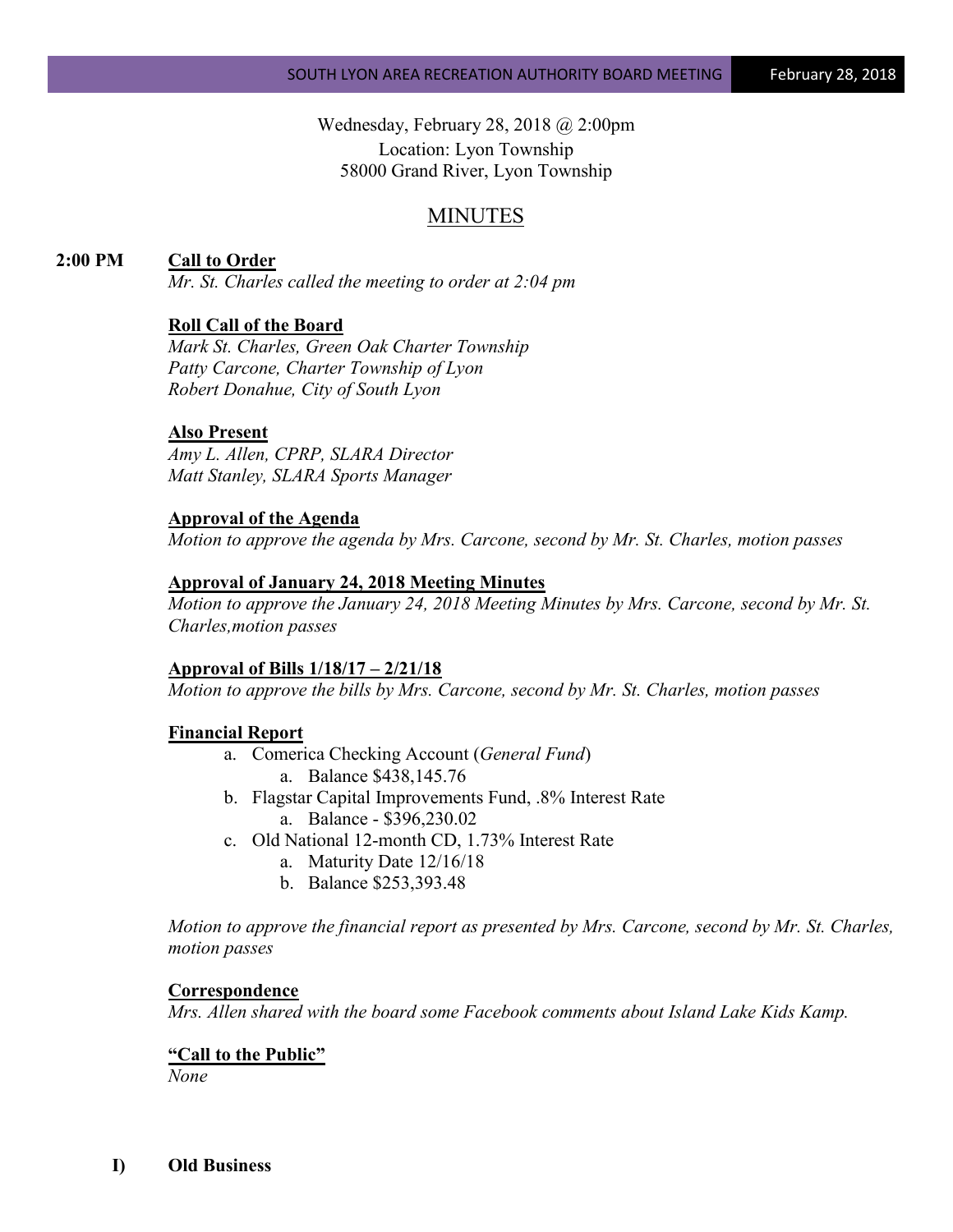## **1. SLARA Office Updates**

## **a. SLARA Staff Meeting Minutes**

*Staff discussed new work permits for minors, talked about upcoming Daddy/Daughter Dance and also discussed some questions to ask other department in regards to their procedures for registration.*

- **b. South Lyon Community Schools Facilities Committee Update** *Mrs. Allen informed the board that these meetings have started up again. Next meeting takes place on March 13.*
- **c. Daddy/Daughter Dance Update** *Was sold out again this year even though we opened it up to 200 more couples. Will have a full wrap up at the next meeting but the event went well!*
- **d. MRPA Conference Evaluation – Matt Stanley** *Mr. Stanley presented the board with his evaluation of sessions attended. See attachment in packet.*

### **2. Member Updates**

*Lyon Township – Chris Doozan has retired after serving over 30 years as the Township Planner.* 

*South Lyon* – *The City Council is moving to implement a capital improvements plan going forward that will allow them to do more long term planning beginning with the 19/20 budget and plan. The downtown is busy with 5 buildings scheduled to be rehabbed.* 

*Green Oak – Friday is the closing with HCMP for the property for the new police department. During the summer design work will begin for the new Fire Station. It is cheaper to build a new one than to rehab the current building. 1,000 new homes will be coming into Green Oak soon. Culver's turned in their site plan for the space in front of Costco. The Township will be holding meetings soon to discuss plans for the Large Item Pickup Event and Green Oak Days.*

## **II) New Business**

## **1. 23333 Griswold Property – Draft Lease Review**

*Mrs. Allen presented the board with a draft copy of the 23333 Griswold property lease. Edits had been made by her and the SLARA attorney.* 

*Motion to approve the draft lease for 23333 Griswold Duncan Property and to direct the SLARA Director to send it back to the property owner immediately by Mrs. Carcone, second by Mr. Donahue, motion passes.*

## **2. 23333 Griswold Property – Special Use Permit Application Status**

*Mrs. Allen made the board aware that she will be meeting with a representative from MatCats and working on applications for Special Land Use and Site Permit Reviews for Lyon Township for the Griswold Property and submitting in conjunction with MatCats. This will allow us to split the application fees and require only 1 review by the township for both organizations for the property.*

# **3. City of South Lyon – Lease Requirements**

*Mrs. Allen reminded the board that the City of South Lyon lease calls for 120 day notice of the current lease for intentions to renew. The board directed Mrs. Allen to draft a letter to the City of South Lyon Council members letting them know the intention of SLARA is to vacate the 318 W. Lake Street property when the lease expires on June 30<sup>th</sup>. Once the letter*